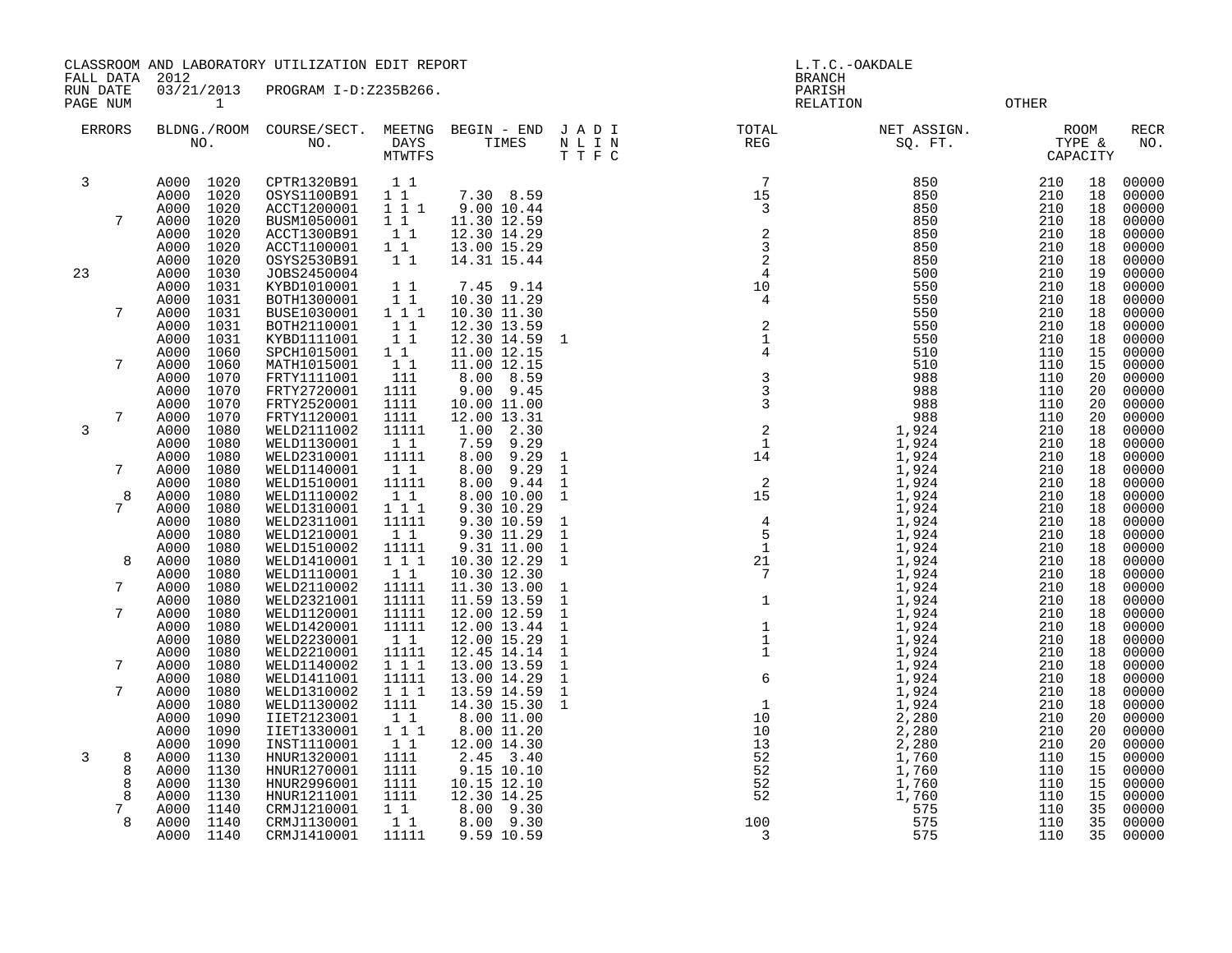| FALL DATA<br>RUN DATE<br>PAGE NUM | 2012<br>03/21/2013                                           | CLASSROOM AND LABORATORY UTILIZATION EDIT REPORT<br>PROGRAM I-D:Z235B266. |                          |                                                          |                         | <b>BRANCH</b><br>PARISH<br>RELATION | L.T.C.-OAKDALE         | OTHER      |                                   |                                  |
|-----------------------------------|--------------------------------------------------------------|---------------------------------------------------------------------------|--------------------------|----------------------------------------------------------|-------------------------|-------------------------------------|------------------------|------------|-----------------------------------|----------------------------------|
| <b>ERRORS</b>                     | BLDNG./ROOM<br>NO.                                           | COURSE/SECT.<br>NO.                                                       | MEETNG<br>DAYS<br>MTWTFS | BEGIN - END<br>TIMES                                     | JADI<br>NLIN<br>T T F C | TOTAL<br>REG                        | NET ASSIGN.<br>SQ. FT. |            | <b>ROOM</b><br>TYPE &<br>CAPACITY | RECR<br>NO.                      |
|                                   | A000<br>1140<br>A000<br>1140<br>1142<br>A000<br>A000<br>1142 | CRMJ1230001<br>CRMJ2520001<br>HNUR1211001<br>HNUR1211001                  | 1111<br>1111             | 10.00 11.30 1<br>10.00 11.30<br>7.30 8.25<br>13.15 15.15 |                         | 14<br>10                            | 575<br>575             | 110<br>110 | 35<br>35                          | 00000<br>00000<br>00000<br>00000 |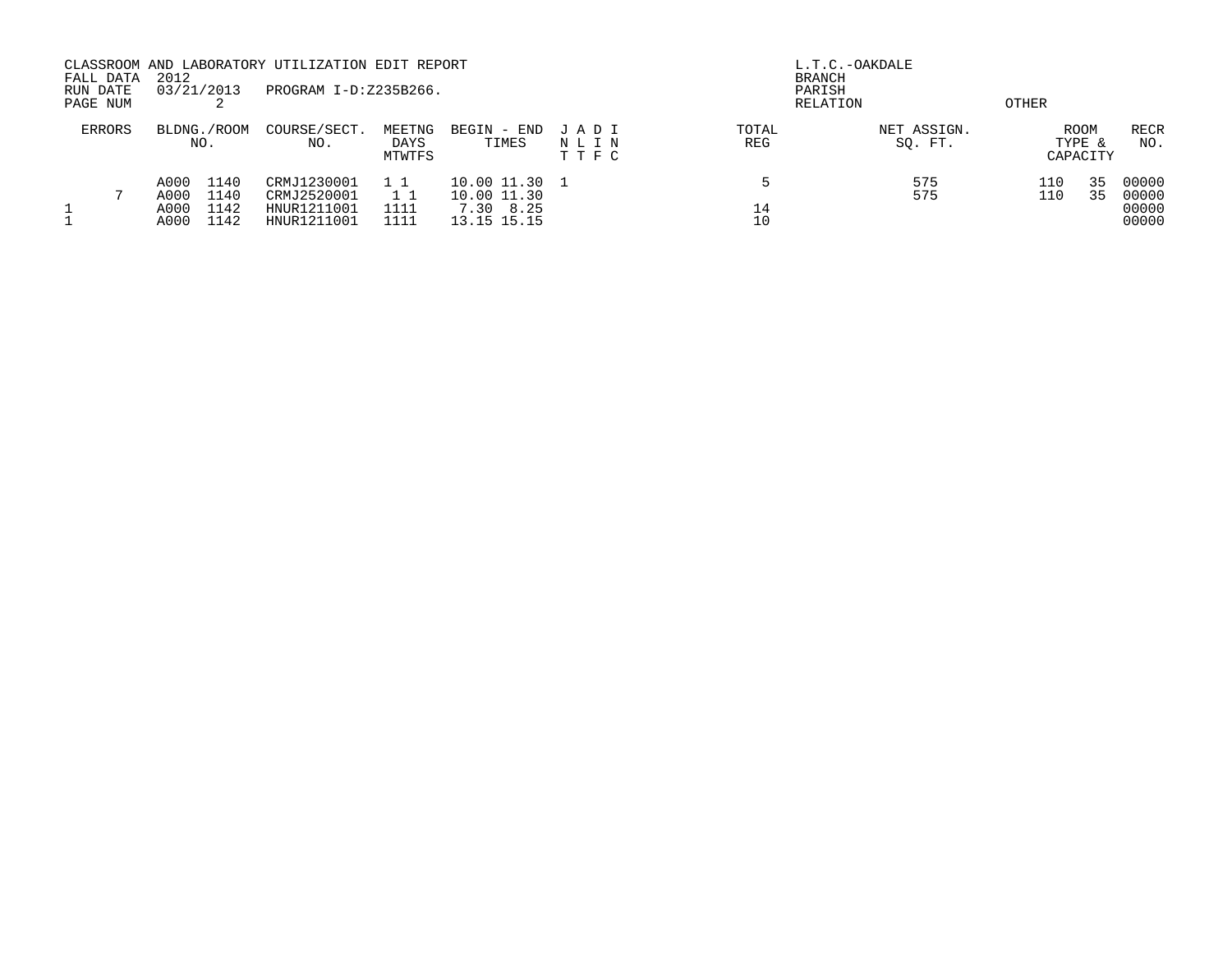## E R R O R P A G E L.T.C.-OAKDALE

|  | ERROR 1 - CLASS AND LABORATORY UTILIZATION FILE DOES NOT MATCH WITH BLDGS AND ROOMS FILE.<br>THE ROOM, BUILDING, AND CLASS FILES MUST ALL MATCH. IF THE ROOM NUMBER ON THE UTILIZATION IS CORRECT,<br>THE ROOM SHOULD TO BE ADDED TO THE ROOM FILE. | 2              |
|--|-----------------------------------------------------------------------------------------------------------------------------------------------------------------------------------------------------------------------------------------------------|----------------|
|  | ERROR 2 - THERE SHOULD BE AT LEAST ONE ENTRY IN THE DAYS-OF-WEEK-COURSE-MEETS FIELD.                                                                                                                                                                |                |
|  | ERROR 3 - BEGIN-END-TIME FIELDS MUST BE BETWEEN 06.00 AND 23.00                                                                                                                                                                                     | $\overline{4}$ |
|  | ERROR 4 - WARNING - CLASS TIME EXCEEDS 5 HOURS.                                                                                                                                                                                                     |                |
|  | ERROR 5 - ROOM TYPE INVALID FOR TEACHING CLASS, CLASSES CANNOT BE SCHEDULED IN ROOMS DESIGNATED AS CIRCULATION,<br>CUSTODIAL OR MECHANICAL.                                                                                                         |                |
|  | ERROR 7 - THE TOTAL REGISTRANTS FIELD MUST NOT BE BLANK OR ZEROS                                                                                                                                                                                    | 12             |
|  | ERROR 8 - WARNING - EXCEEDS THE CAPACITY OF THE ROOM BY 50% (IF THIS IS A JOINT CLASS ITS REGISTRANTS ARE INCLUDED).<br>PLEASE CHECK THE CAPACITY OF THE ROOM AS IT APPEARS ON THE ROOM FILE.                                                       |                |
|  | ERROR 9 - UNLESS THERE IS A JOINT CLASS, ALTERNATE WEEKS OR INCONSISTENT MEETING TIMES, THERE SHOULD BE NO DUPLICATES.                                                                                                                              |                |
|  | TOTAL ERRORS (INCLUDING WARNINGS)                                                                                                                                                                                                                   | 26             |
|  | TOTAL NUMBER OF RECORDS READ<br>TOTAL NUMBER OF RECORDS ACCEPTED FOR SPACE UTILIZATION COMPUTATION<br>NUMBER OF JOINT-CLASS RECORDS<br>NUMBER OF ALTERATE WEEKS RECORDS                                                                             | 55<br>37<br>20 |

NUMBER OF DIFFERENT TIMES RECORDS

NUMBER OF INCONSISTENT RECORDS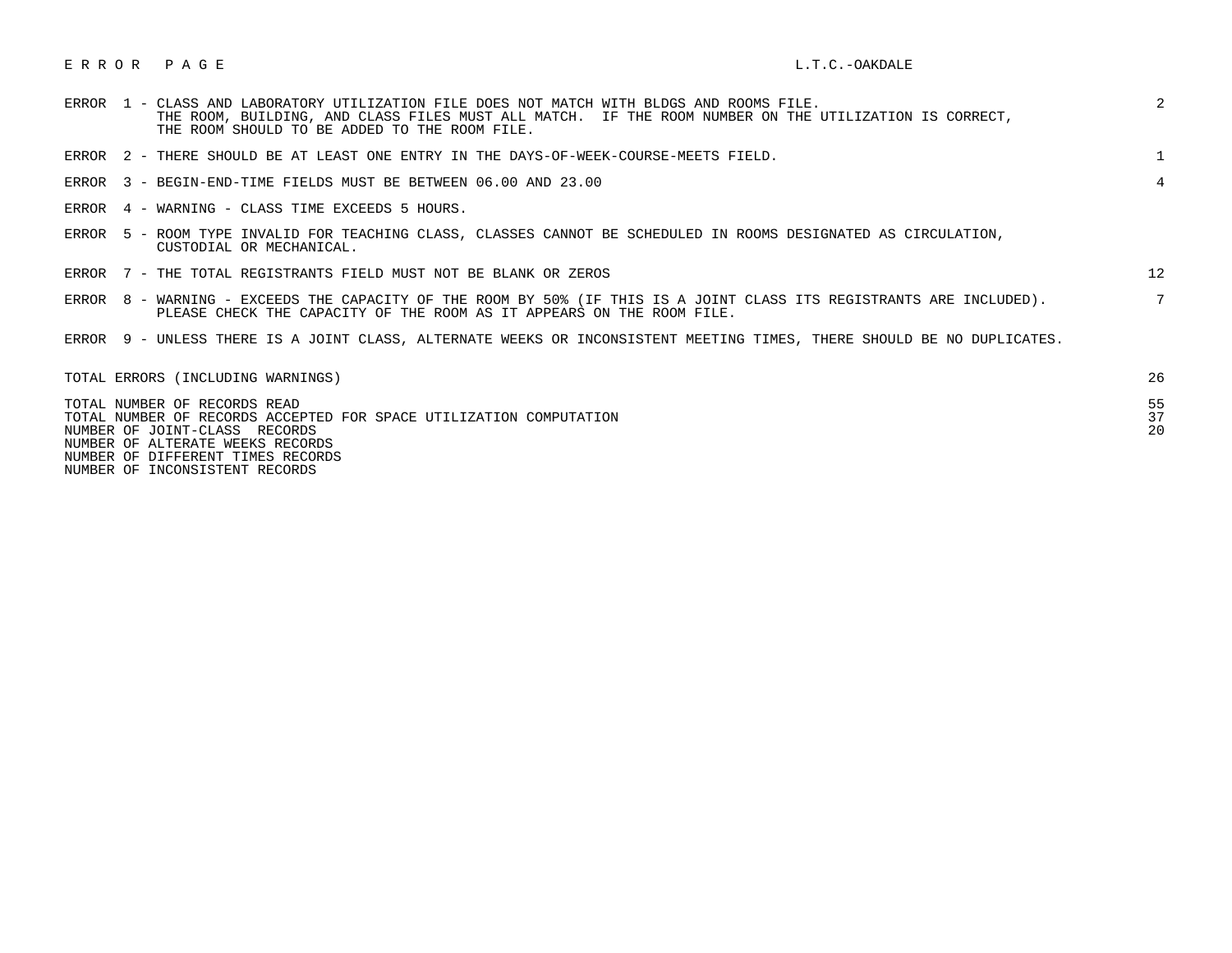|                                                                                      | DAY USE         | NIGHT USE       | тотаь           |  |
|--------------------------------------------------------------------------------------|-----------------|-----------------|-----------------|--|
|                                                                                      | $(0600 - 1700)$ | $(1700 - 2300)$ | $(0600 - 2300)$ |  |
| *CLASSROOM FACILITIES                                                                |                 |                 |                 |  |
| TOTAL NUMBER OF ROOMS                                                                |                 |                 | 7               |  |
| TOTAL NUMBER OF STATIONS (CAPACITY)                                                  |                 |                 | 124             |  |
| WEEKLY STUDENT CONTACT HOURS                                                         | 1415            |                 | 1415            |  |
| WEEKLY TOTAL OF ROOMS AVAILABLE - COUNTED IN HALF HOUR INCREMENTS                    | 630             | 350             | 980             |  |
| WEEKLY TOTAL OF ROOMS IN USE - COUNTED IN HALF HOUR INCREMENTS                       | 90              |                 | 90              |  |
| WEEKLY TOTAL OF STUDENT STATIONS AVAILABLE - COUNTED IN HALF HOUR INCREMENTS         | 11160           | 6200            | 17360           |  |
| WEEKLY TOTAL OF STATIONS AVAILABLE IN ROOMS IN USE - COUNTED IN HALF HOUR INCREMENTS | 1900            |                 | 1900            |  |
| WEEKLY TOTAL OF STATIONS IN USE - COUNTED IN HALF HOUR INCREMENTS                    | 2830            |                 | 2830            |  |
| PERCENT OF ROOMS IN USE TO ROOMS AVAILABLE                                           | 14.3            | $\cdot$ 0       | 9.2             |  |
| PERCENT OF STATIONS IN USE TO STATIONS AVAILABLE                                     | 25.4            | $\cdot$ 0       | 16.3            |  |
| PERCENT OF STATIONS IN USE TO STATIONS AVAILABLE IN OCCUPIED ROOMS                   | 148.9           | . 0             | 148.9           |  |
|                                                                                      |                 |                 |                 |  |
|                                                                                      | DAY USE         | NIGHT USE       | TOTAL           |  |
|                                                                                      | $(0600 - 1700)$ | $(1700 - 2300)$ | $(0600 - 2300)$ |  |
| CLASSROOM                                                                            |                 |                 |                 |  |
| TOTAL NUMBER OF ROOMS                                                                |                 |                 | 7               |  |
| TOTAL NUMBER OF STATIONS (CAPACITY)                                                  |                 |                 | 124             |  |
| WEEKLY STUDENT CONTACT HOURS                                                         | 1415            |                 | 1415            |  |
| WEEKLY TOTAL OF ROOMS AVAILABLE - COUNTED IN HALF HOUR INCREMENTS                    | 630             | 350             | 980             |  |
| WEEKLY TOTAL OF ROOMS IN USE - COUNTED IN HALF HOUR INCREMENTS                       | 90              |                 | 90              |  |
| WEEKLY TOTAL OF STUDENT STATIONS AVAILABLE - COUNTED IN HALF HOUR INCREMENTS         | 11160           | 6200            | 17360           |  |
| WEEKLY TOTAL OF STATIONS AVAILABLE IN ROOMS IN USE - COUNTED IN HALF HOUR INCREMENTS | 1900            |                 | 1900            |  |
| WEEKLY TOTAL OF STATIONS IN USE - COUNTED IN HALF HOUR INCREMENTS                    | 2830            |                 | 2830            |  |
| PERCENT OF ROOMS IN USE TO ROOMS AVAILABLE                                           | 14.3            | $\cdot$ 0       | 9.2             |  |
| PERCENT OF STATIONS IN USE TO STATIONS AVAILABLE                                     | 25.4            | $\cdot$ 0       | 16.3            |  |
| PERCENT OF STATIONS IN USE TO STATIONS AVAILABLE IN OCCUPIED ROOMS                   | 148.9           | $\cdot$ 0       | 148.9           |  |